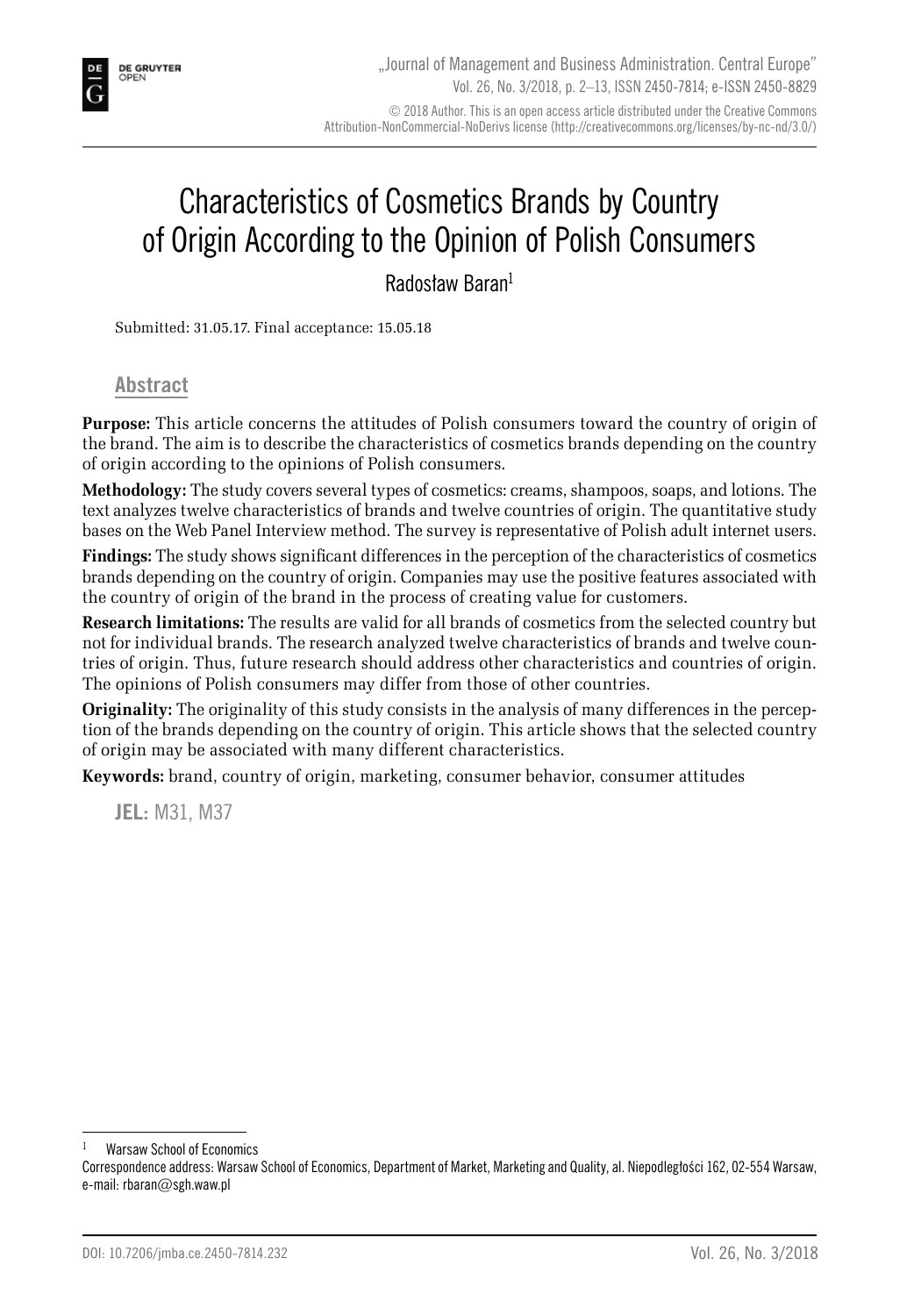## **Introduction**

Many articles consider the influence of the country of origin on consumer behavior. Scholars define the influence of the image of a country on consumer opinion about products or brands that originate from this country as the effect of country of origin (Figiel, 2004, p. 127).

Studies often consider the product country of manufacturing. However, in recent years, many researchers scrutinize the brand country of origin. The country of origin can be understood as the country that hosts the headquarters of the company, which created the brand (Samiee, 2011). For example, if the company's main seat is in France, then France is the brand country of origin, regardless which country manufactured the product.

Noteworthy, consumers decreasingly perceive the country of origin as the product country of manufacturing and increasingly as the brand country of origin (Usunier, 2011). We should not explain the effect of country of origin by focusing on the product country of manufacturing. Rather, we should explain this effect by focusing on the associations with the brand that consumers have in their minds (Andèhn and L'Espoir Decosta, 2016).

The consumers favor the products of specific national origin. This behavior is called consumer ethnocentrism. Some authors describe consumer ethnocentrism in Poland (e.g. Ertmańska, 2011; Szromnik and Wolanin-Jarosz, 2013). However, the research described in this article concentrates on different questions.

This article considers the attitudes of Polish consumers toward brand country of origin. This research analyzes consumer associations with different brand countries of origin. The aim of this article is to describe the characteristics of cosmetics brands depending on the country of origin in the opinions of Polish consumers.

# **Country of Origin and Consumer Behavior**

There exist many factors that determine consumer behavior. The country of origin is one of the factors that can influence consumer purchasing behavior. We must analyze the factors that determine the relationships between the country of origin and consumer behavior. Moreover, we must scrutinize the use of the brand country of origin in the company marketing activities.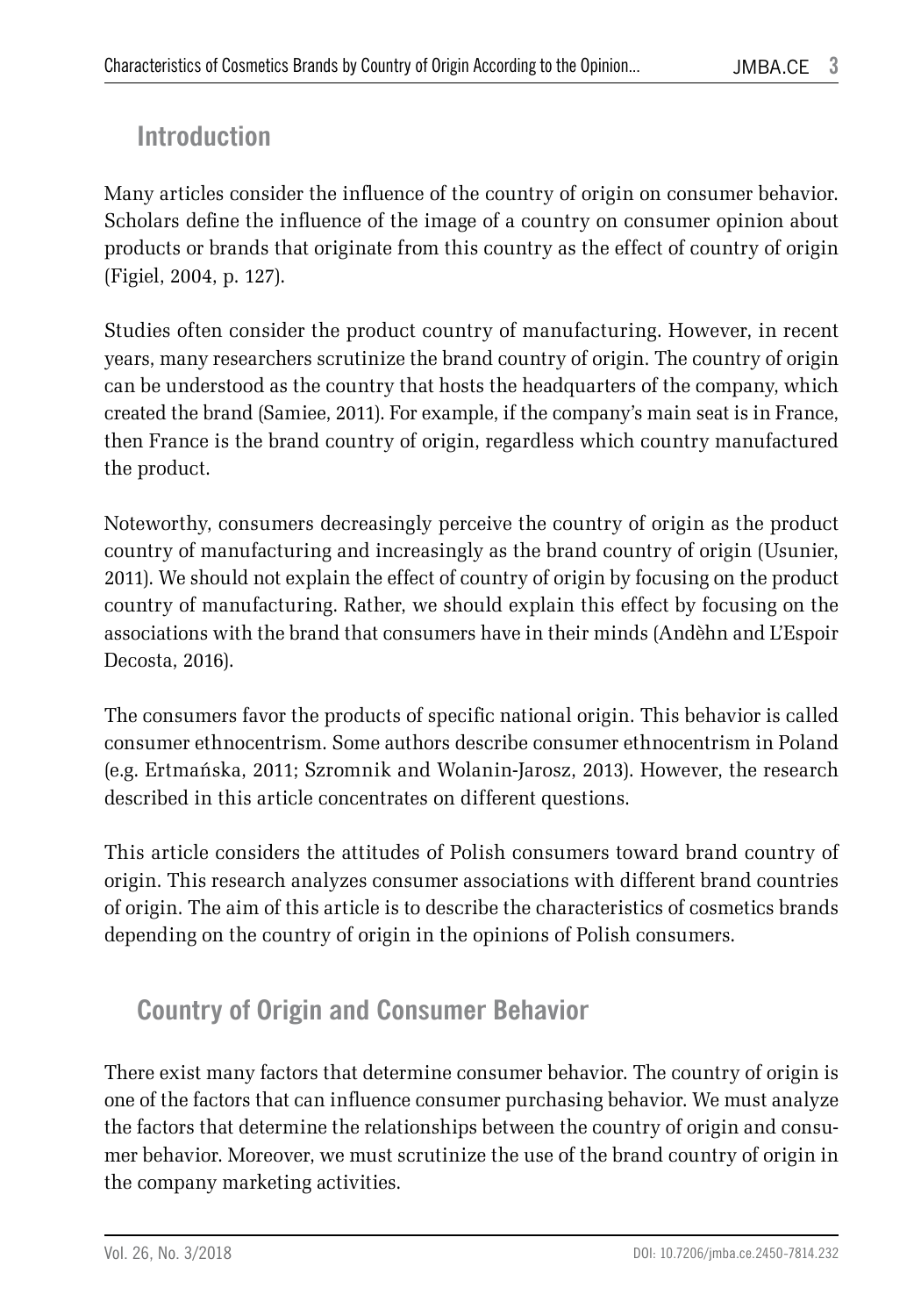The country of origin makes consumers perceive some categories of products positively and other negatively. Moreover, the occurrence of the effect of country of origin can depend on the existence of a perceptual connection between the country and the product category (Andéhn, Nordin and Nilsson, 2016). A specific brand country of origin can have a different meaning for different consumers; for example, for consumers who live in countries with a different level of economic development (Eng, Ozdemir and Michelson, 2016).

The brand country of origin perceived by the consumers can be different from the true brand country of origin. Beyond this, some consumers may be unaware which country is the real country of origin of a specific brand (Balabanis and Diamantopoulos, 2011).

The image of the country of origin can influence consumer attitudes toward a brand. Purchasing intentions that refer to specific products depend, among others, on brand country of origin (Sichtmann and Diamantopoulos, 2013).

The effect of the country of origin can be used in marketing activities. Companies may influence consumers by using a positive image of the brand country of origin (Martín and Cerviňo, 2011). However, if the image of the brand country of origin is negative, then the company should emphasize different factors in its marketing activities (Prendergast, Tsang and Khan, 2010). Consumer knowledge about the country of origin can be the key factor that leads to the avoidance of a brand (Khan and Lee, 2014).

Managers decide to publicize the brand country of origin. Moreover, they decide to use the associations with the brand country of origin in the creation of a brand's image. The associations connected with consumer experience are particularly important (D'Antone and Merunka, 2015).

### **Methodology**

In 2016, the scientists of the Department of Market, Marketing, and Quality of SGH Warsaw School of Economics studied the attitudes of Polish consumers to brands from Poland and foreign countries. The author of this article was the head of this research.

The research concerned the brands of cosmetics for face, body, and hair care: creams, shampoos, soaps, and lotions. The quantitative research was based on the Web Panel Interview method. The internet panel (e-panel) belonged to the research institute ARC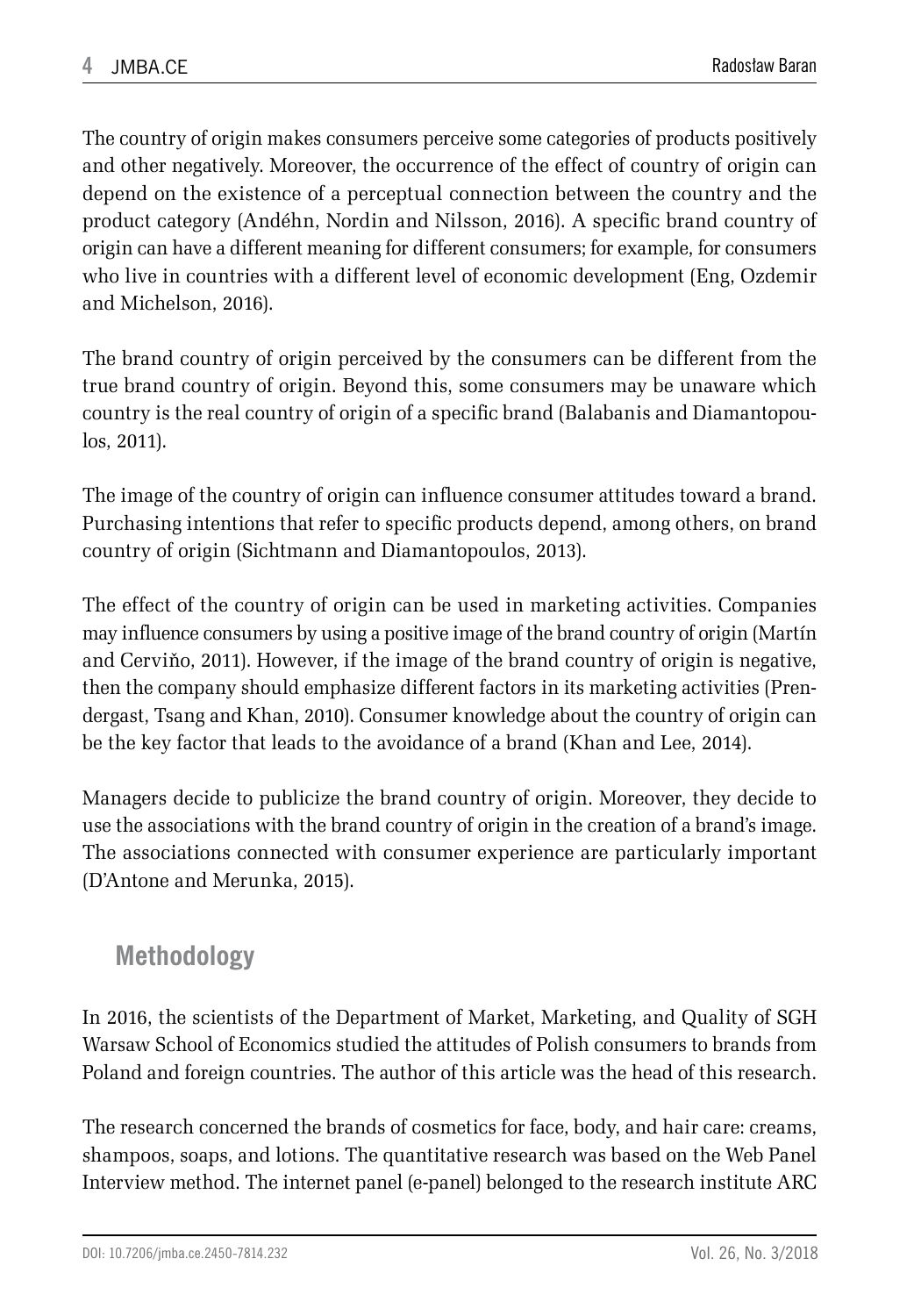Rynek i Opinia. The size of the sample was 1012 respondents. The research was representative of the Polish adult users of the internet.

In the part of the research described in this article, the respondents answered about the associations they have with cosmetics brands depending on the country of origin. We did not ask the respondents about specific brands but about all the cosmetics brands that originated from the selected countries. The research analyzed twelve characteristics of brands and twelve countries of origin. The aim was to describe the characteristics of cosmetics brands depending on the country of origin in the opinions of Polish consumers.

### **Findings**

The results of the research appear in six figures and two tables. Figure 1 shows the low and the high price as characteristics of cosmetics brands depending on the country of origin in the opinion of Polish consumers. With the low price, the respondents first associated the cosmetics brands from Poland: 31% of respondents indicated this characteristic. With the high price, the respondents mainly associated the cosmetics brands from France (36%), then the United Kingdom (33%), Switzerland (32%), the United States (31%), Italy (27,5%), Germany (24,9%) Sweden (23,3%), and Norway (21,3%). The low and high quality of ingredients as characteristics of cosmetics appear in Figure 2. With the low quality of ingredients, respondents first associated the cosmetics brands originating from Israel (13,3%), United States (11,9%), and Spain (11,5%). Whereas, with the high quality of ingredients, the respondents mainly associated the cosmetics brands originating from Germany (24,5%) and Switzerland (21,2%).

The safety of using and naturalness as characteristics of cosmetics brands depending on the country of origin in the opinion of Polish consumers appear in Figure 3. With the safety of using, the respondents first associated the cosmetics brands originating from Poland (39,2%), Norway (18,6%), Sweden (17,0%), and Finland (15,1%). With naturalness, the respondents mainly associated the cosmetics brands originating from Poland (43,3%), Finland (32,8%), Norway (28,9%), and Sweden (24,0).

Prestige and mediocrity as characteristics of cosmetics brands depending on the country of origin in the opinion of Polish consumers appear in Figure 4. With prestige, the respondents first associated the cosmetics brands originating from France (35,0%). With mediocrity, the respondents mainly associated the cosmetics brands originating from Spain (28,1%) and Israel (27,7%).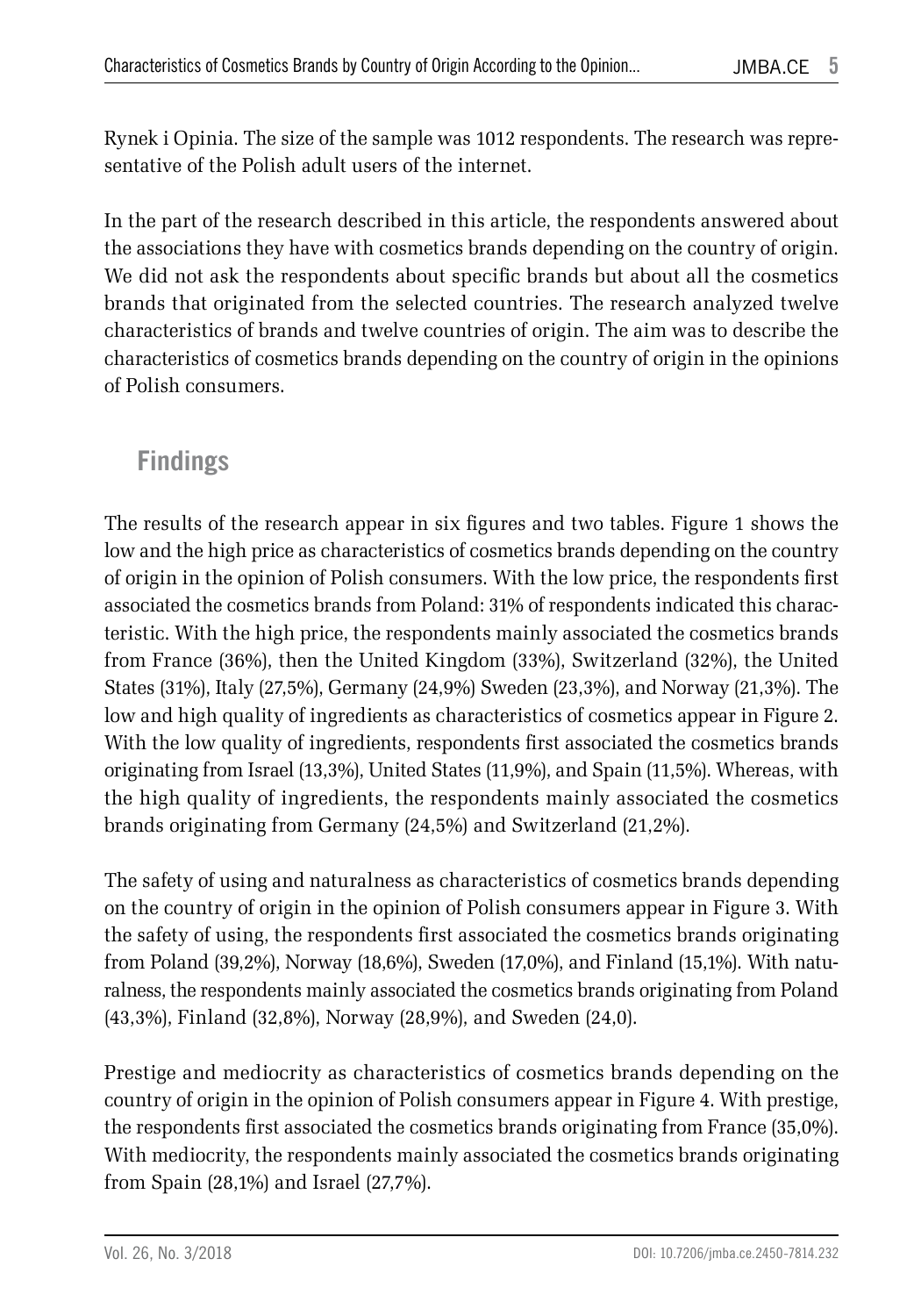

**Figure 1.** Low price and high price as characteristics of cosmetics brands depending on the country of origin in the opinion of Polish consumers

Source: own elaboration of quantitative research by ARC Rynek i Opinia ordered by the Department of Market, Marketing and Quality of the SGH Warsaw School of Economics, July 2016, e-panel,  $N=1012$ .

**Figure 2.** Low quality of ingredients and high quality of ingredients as characteristics of cosmetics brands depending on the country of origin in the opinion of Polish consumers



Source: own elaboration of quantitative research by ARC Rynek i Opinia ordered by the Department of Market, Marketing and Quality of the SGH Warsaw School of Economics, July 2016, e-panel,  $N=1012$ .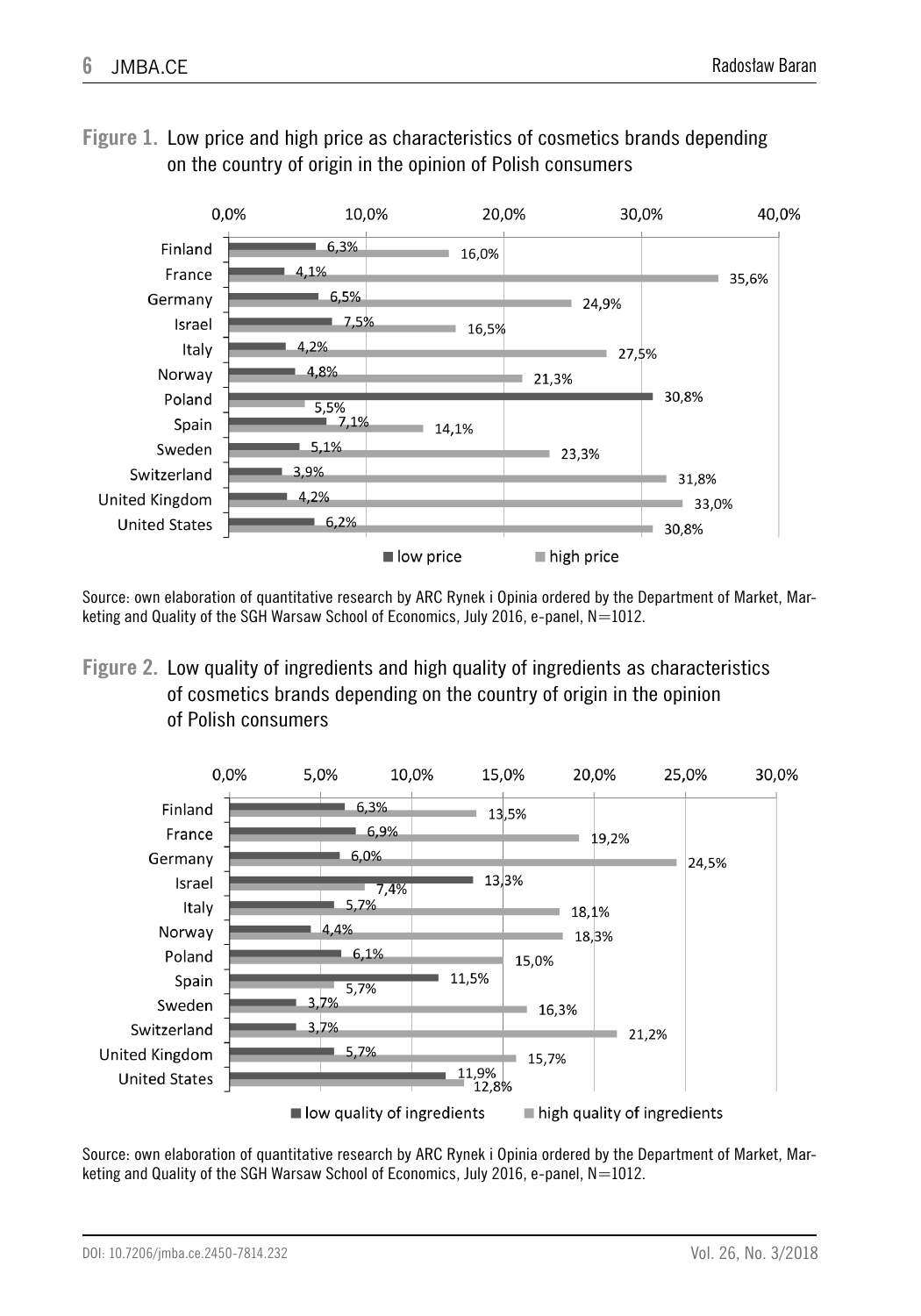#### **Figure 3.** Safety of using and naturalness as characteristics of cosmetics brands depending on the country of origin in the opinion of Polish consumers



Source: own elaboration of quantitative research by ARC Rynek i Opinia ordered by the Department of Market, Marketing and Quality of the SGH Warsaw School of Economics, July 2016, e-panel,  $N=1012$ .

#### **Figure 4.** Prestige and mediocrity as characteristics of cosmetics brands depending on the country of origin in the opinion of Polish consumers



Source: own elaboration of quantitative research by ARC Rynek i Opinia ordered by the Department of Market, Marketing and Quality of the SGH Warsaw School of Economics, July 2016, e-panel,  $N=1012$ .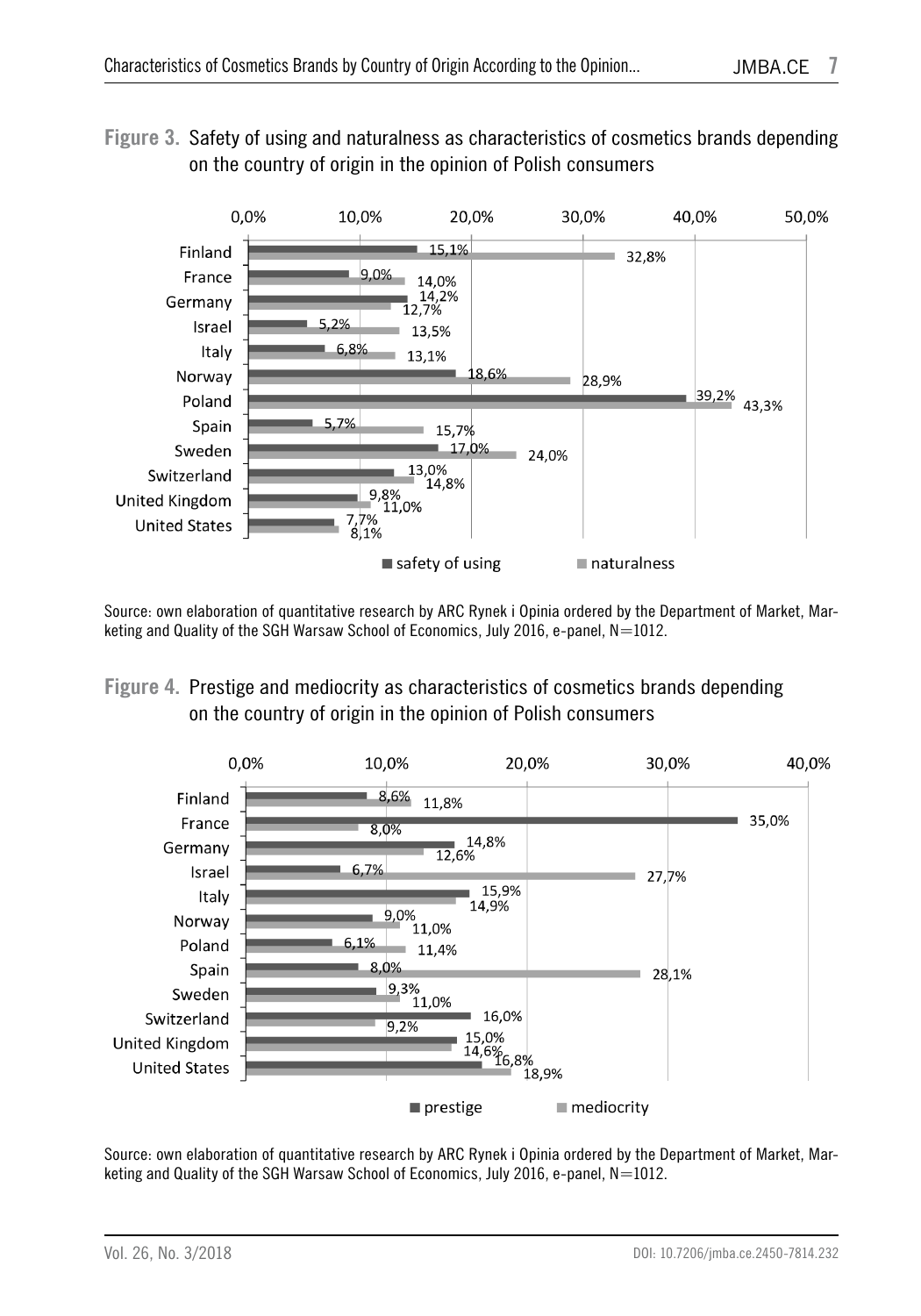Innovativeness and effectiveness as characteristics of cosmetics brands depending on the country of origin in the opinion of Polish consumers appear in Figure 5. With innovativeness, the respondents first associated the cosmetics brands originating from United States (18,0%), United Kingdom (16,1%), Finland (15,8%), Germany (14,9%), and France (14,8%). With effectiveness, the respondents mainly associated the cosmetics brands originating from Germany (24,9%).





Source: own elaboration of quantitative research by ARC Rynek i Opinia ordered by the Department of Market, Marketing and Quality of the SGH Warsaw School of Economics, July 2016, e-panel,  $N=1012$ .

The pleasure of using and tradition as characteristics of cosmetics brands depending on the country of origin in the opinion of Polish consumers appear in Figure 6. With the pleasure of using, the respondents first associated the cosmetics brands originating from France (18,6%), Poland (18,3%), and Italy (17,9%). With tradition, the respondents mainly associated the cosmetics brands originating from Poland (22,1%).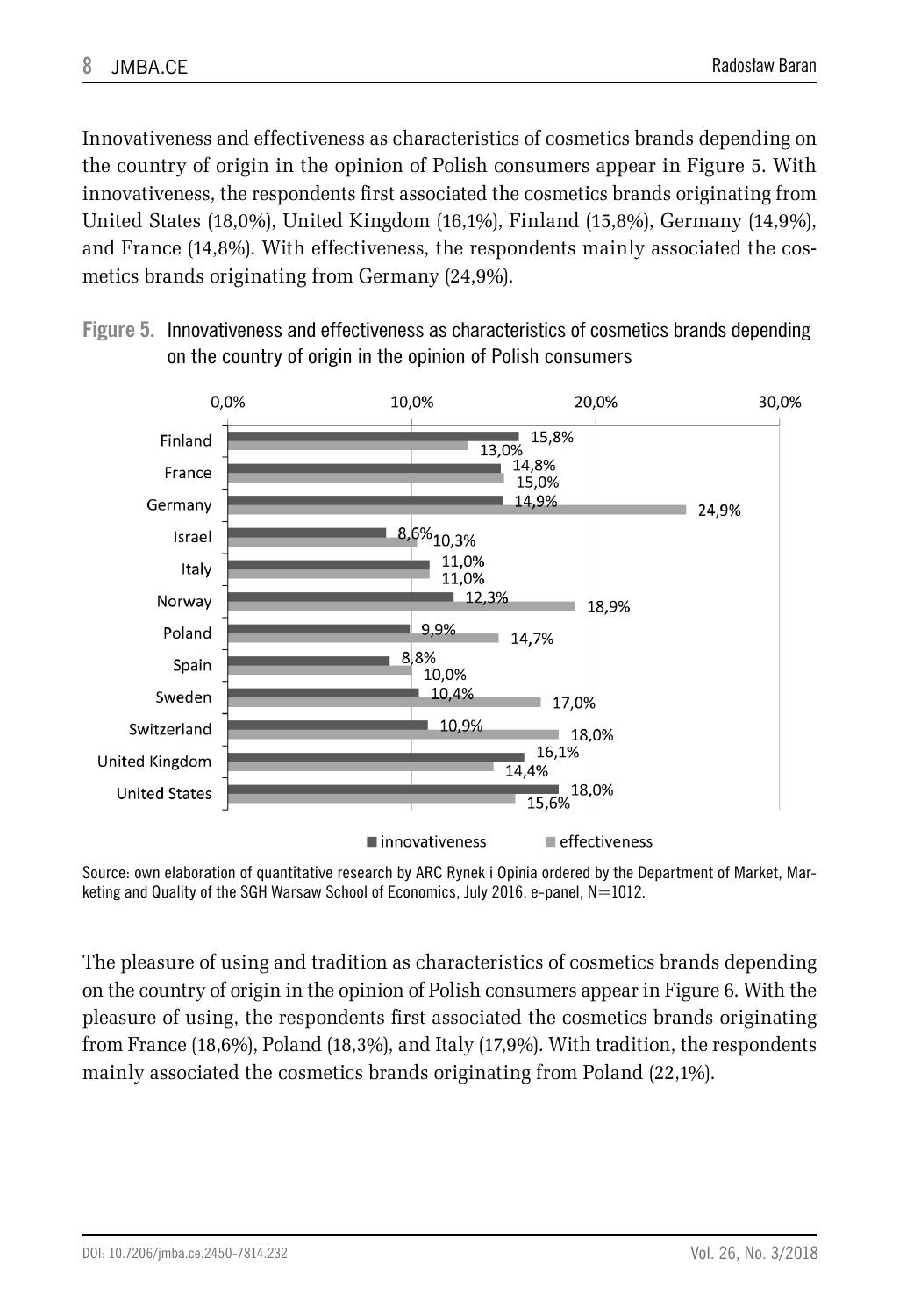



Source: own elaboration of quantitative research by ARC Rynek i Opinia ordered by the Department of Market, Marketing and Quality of the SGH Warsaw School of Economics, July 2016, e-panel,  $N=1012$ .

The characteristics of cosmetics brands from Finland, France, Germany, United Kingdom, Israel and Italy according to Polish consumers appear in Table 1.

#### **Table 1.** The characteristics of cosmetics brands from Finland, France, Germany, United Kingdom, Israel and Italy according to Polish consumers

| <b>Characteristic of</b><br>cosmetics brands | <b>Brand country of origin</b> |               |         |                          |               |              |  |
|----------------------------------------------|--------------------------------|---------------|---------|--------------------------|---------------|--------------|--|
|                                              | <b>Finland</b>                 | <b>France</b> | Germany | <b>United</b><br>Kingdom | <b>Israel</b> | <b>Italy</b> |  |
| low price                                    | 6.3%                           | 4.1%          | 6.5%    | 4.2%                     | 7.5%          | 4,2%         |  |
| high price                                   | 16,0%                          | 35,6%         | 24,9%   | 33,0%                    | 16.5%         | 27,5%        |  |
| low quality<br>of ingredients                | 6.3%                           | 6,9%          | 6.0%    | 5,7%                     | 13.3%         | 5.7%         |  |
| high quality<br>of ingredients               | 13.5%                          | 19,2%         | 24,5%   | 15.7%                    | 7.4%          | 18.1%        |  |
| safety of using                              | 15,1%                          | 9.0%          | 14,2%   | 9.8%                     | 5,2%          | 6.8%         |  |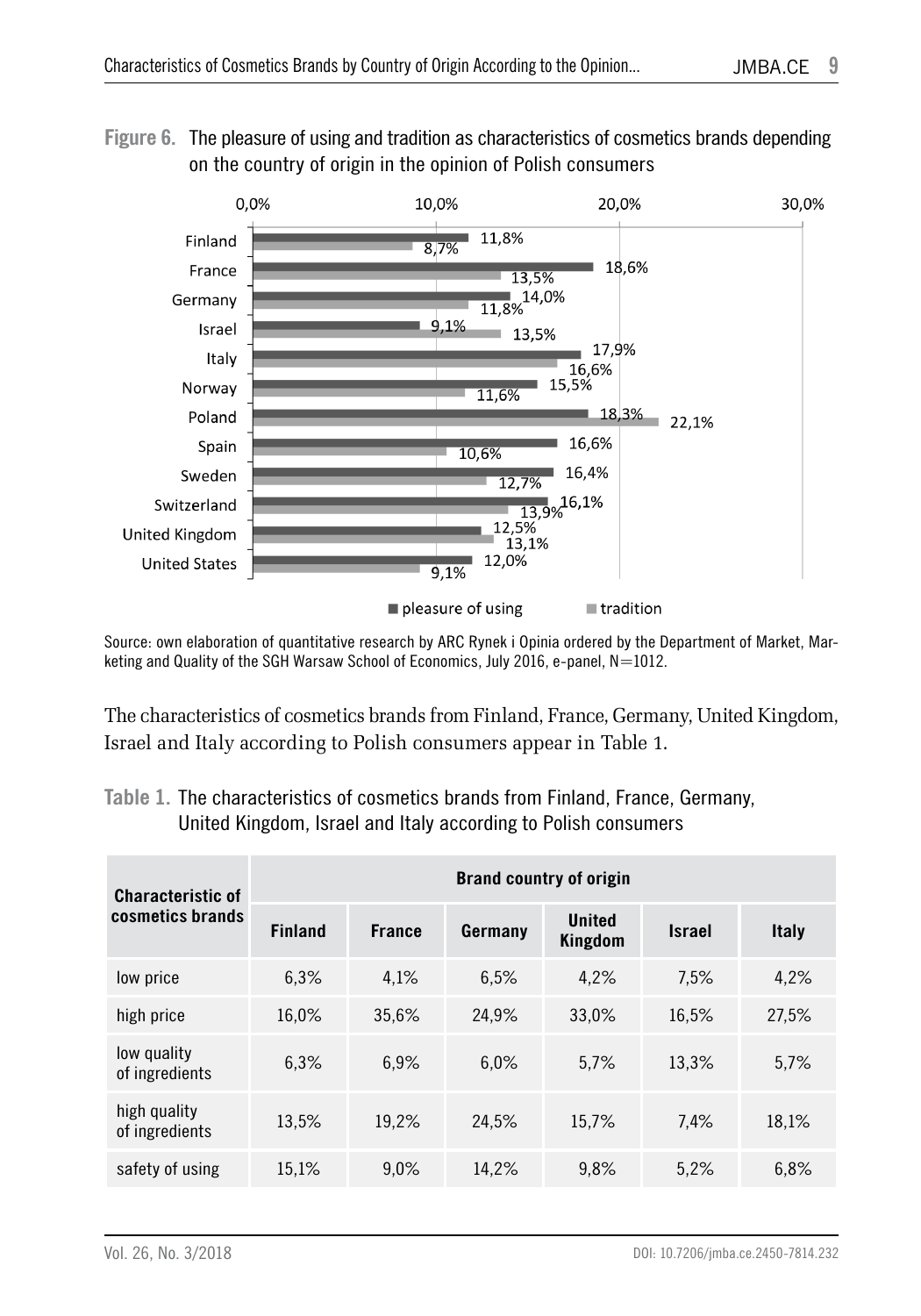| naturalness       | 32,8% | 14.0% | 12,7% | 11.0% | 13.5% | 13,1% |
|-------------------|-------|-------|-------|-------|-------|-------|
| prestige          | 8.6%  | 35,0% | 14.8% | 15,0% | 6.7%  | 15,9% |
| mediocrity        | 11.8% | 8.0%  | 12,6% | 14.6% | 27.7% | 14.9% |
| innovativeness    | 15,8% | 14.8% | 14.9% | 16,1% | 8.6%  | 11,0% |
| effectiveness     | 13.0% | 15.0% | 24,9% | 14.4% | 10.3% | 11,0% |
| pleasure of using | 11,8% | 18.6% | 14.0% | 12.5% | 9.1%  | 17.9% |
| tradition         | 8.7%  | 13.5% | 11,8% | 13,1% | 13.5% | 16.6% |

Source: own elaboration of quantitative research by ARC Rynek i Opinia ordered by the Department of Market, Marketing and Quality of the SGH Warsaw School of Economics, July 2016, e-panel,  $N=1012$ .

The respondents most often associated Finnish cosmetics brands with naturalness, whereas least often with low price, low quality of ingredients, prestige, and tradition. The respondents most often associated French cosmetics brands with high price and prestige, while least often with low price, low quality of ingredients, mediocrity, and safety of using. Moreover, they most often associated German cosmetics brands with effectiveness, high price, and high quality of ingredients, and least often with low quality of ingredients and low price. The respondents most often associated British cosmetics brands with a high price, but least often with low price, low quality of ingredients, and safety of using. Furthermore, they most often associated Israeli cosmetics brands with mediocrity, while least often with the safety of using, prestige, high quality of ingredients, low price, innovativeness and the pleasure of using. Finally, the respondents most often associated Italian cosmetics brands with a high price, but least often with low price, low quality of ingredients, and safety of using.

The characteristics of cosmetics brands from Norway, Poland, Spain, Sweden, Switzerland, and the USA in the opinion of Polish consumers appear in Table 2.

The respondents most often associated Norwegian cosmetics brands with naturalness and high price, while least often with low quality of ingredients, low price, and prestige. They most often associated Polish cosmetics with naturalness, the safety of using, low price, and tradition, while least often with a high price, low quality of ingredients, prestige, and effectiveness. Moreover, they most often associated Spanish cosmetics with mediocrity, while least often with a high quality of ingredients, the safety of using, low price, prestige, innovativeness, and effectiveness. The respondents most often associated Swedish cosmetics brands with naturalness and high price, while least often with low quality of ingredients, low price, and prestige. Furthermore, they most often associated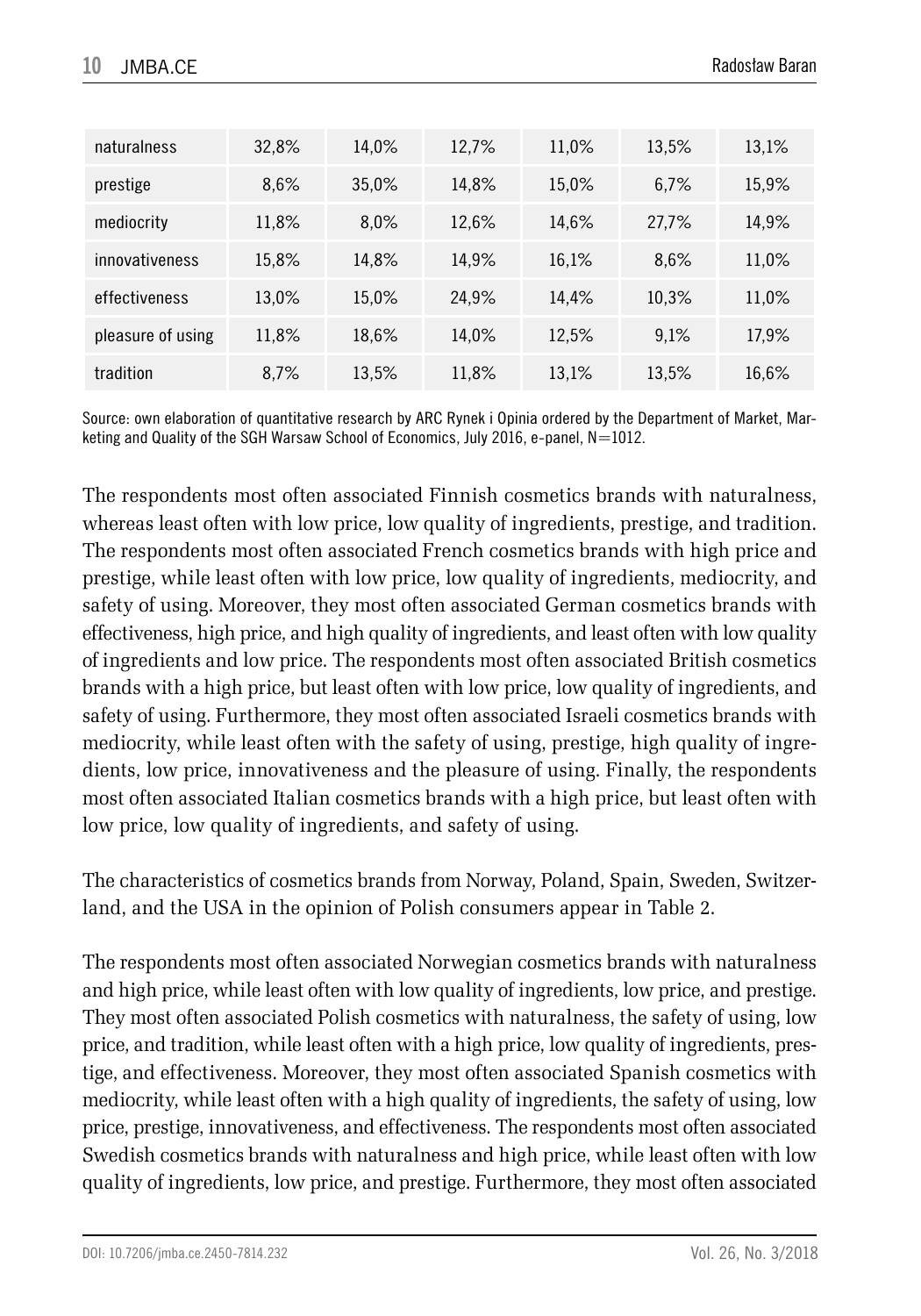Swiss cosmetics brands with a high price and high quality of ingredients, while least often with low quality of ingredients, low price, and mediocrity. Finally, the respondents most often associated American cosmetics brands with a high price, while least often with a low price, the safety of using, naturalness, and tradition.

**Table 2.** Characteristics of cosmetics brands from Norway, Poland, Spain, Sweden, Switzerland and United States in the opinion of Polish consumers

| <b>Characteristic of</b><br>cosmetics brands | <b>Brand country of origin</b> |               |              |               |                    |                                                  |  |
|----------------------------------------------|--------------------------------|---------------|--------------|---------------|--------------------|--------------------------------------------------|--|
|                                              | <b>Norway</b>                  | <b>Poland</b> | <b>Spain</b> | <b>Sweden</b> | <b>Switzerland</b> | <b>The United</b><br><b>States</b><br>of America |  |
| low price                                    | 4.8%                           | 30,8%         | 7,1%         | 5,1%          | 3,9%               | 6,2%                                             |  |
| high price                                   | 21,3%                          | 5,5%          | 14,1%        | 23,3%         | 31,8%              | 30,8%                                            |  |
| low quality<br>of ingredients                | 4,4%                           | 6,1%          | 11,5%        | 3,7%          | 3,7%               | 11.9%                                            |  |
| high quality<br>of ingredients               | 18,3%                          | 15,0%         | 5,7%         | 16,3%         | 21,2%              | 12,8%                                            |  |
| safety of using                              | 18,6%                          | 39,2%         | 5,7%         | 17.0%         | 13,0%              | 7,7%                                             |  |
| naturalness                                  | 28,9%                          | 43,3%         | 15,7%        | 24,0%         | 14,8%              | 8,1%                                             |  |
| prestige                                     | 9,0%                           | 6,1%          | 8,0%         | 9,3%          | 16,0%              | 16,8%                                            |  |
| mediocrity                                   | 11,0%                          | 11,4%         | 28,1%        | 11,0%         | 9,2%               | 18,9%                                            |  |
| innovativeness                               | 12,3%                          | 9,9%          | 8,8%         | 10,4%         | 10,9%              | 18,0%                                            |  |
| effectiveness                                | 18,9%                          | 14,7%         | 10,0%        | 17,0%         | 18,0%              | 15,6%                                            |  |
| pleasure of using                            | 15,5%                          | 18,3%         | 16,6%        | 16,4%         | 16,1%              | 12,0%                                            |  |
| tradition                                    | 11,6%                          | 22,1%         | 10.6%        | 12.7%         | 13.9%              | 9,1%                                             |  |

Source: own elaboration of quantitative research by ARC Rynek i Opinia ordered by the Department of Market, Marketing and Quality of the SGH Warsaw School of Economics, July 2016, e-panel, N=1012.

## **Conclusions**

The research covered the brands of cosmetics for face, body, and hair care: creams, shampoos, soaps, and lotions. The research allowed to describe Polish consumer associations with the brands originating from selected countries. The results show that Polish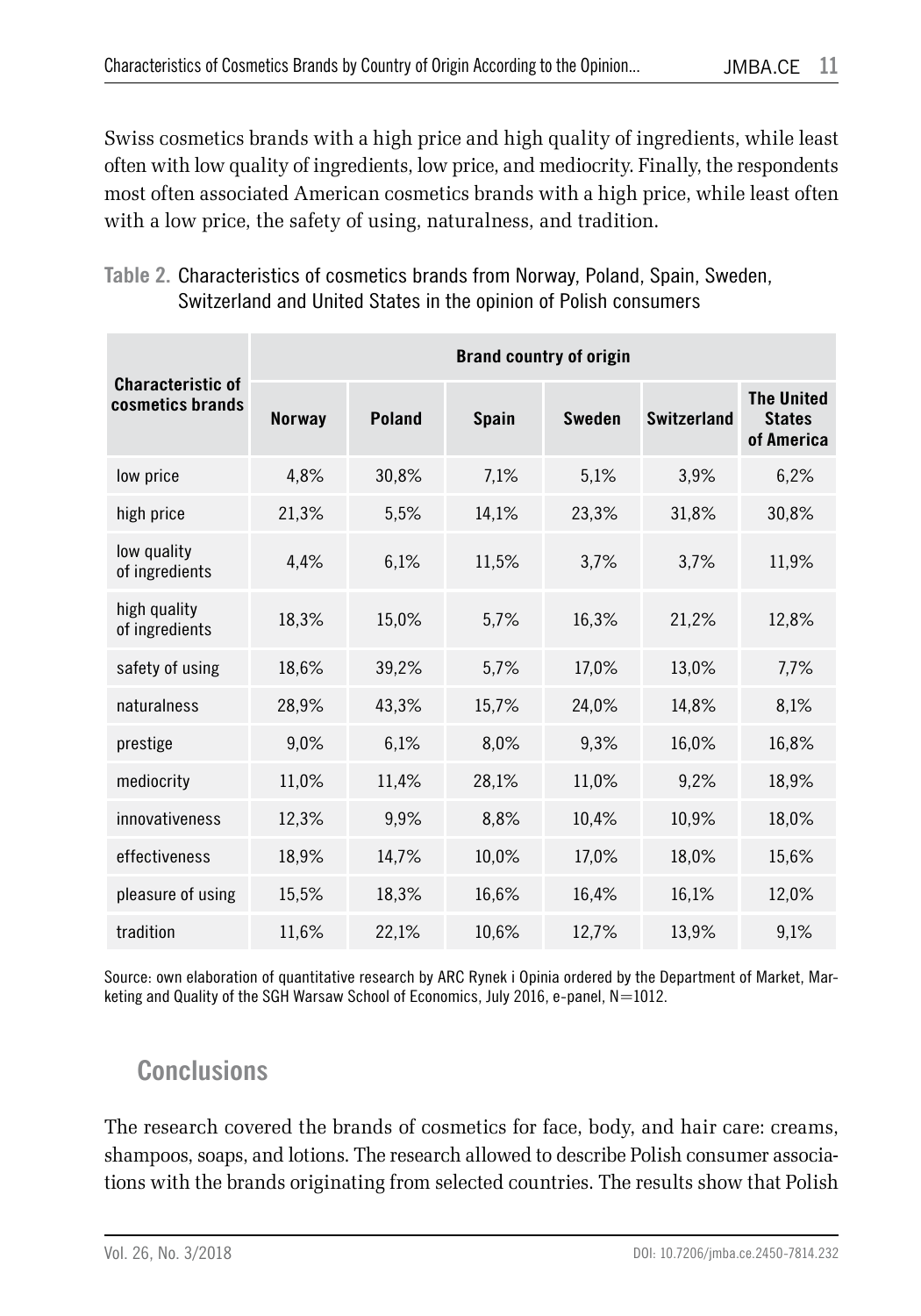consumers perceive Polish cosmetics brands differently than brands originating from other countries. In the opinion of Polish consumers, Polish cosmetics brands associate with the naturalness, safety of using, low price, and the tradition.

In the majority of cases, less than 20% of Polish respondents associate cosmetics brands originating from selected countries with the selected characteristics. Only in several cases, more than 30% customers associated the analyzed characteristics with cosmetics brands originating from selected countries. These are the following characteristics:

- naturalness (respondents associated with this characteristic first of all brands originating from Poland and Finland),
- $\blacksquare$  safety of using (respondents associated with this characteristic first of all brands originating from Poland),
- prestige (respondents associated with this characteristic first of all brands originating from France),
- high price (respondents associated with this characteristic first of all brands originating from France, United Kingdom, Switzerland and the USA),
- $\blacksquare$  low price (respondents associated with this characteristic first of all brands originating from Poland).

The results of the research may help managers in the creation of the brand image. The company can use the positive characteristics of the brand country of origin in the process of value creation for customers. Managers may use consumer opinion about the cosmetics brands. They can use associations with the brand country of origin. Managers may strengthen positive associations with the brand country of origin. They may also enfeeble negative associations with the brand country of origin.

Companies do not have to publicize the information about the brand country of origin. If there is no compatibility between the expectations of the target market and the characteristics of the brand country of origin, then this information is disadvantageous to the enterprise. It is worth mentioning that the consumers often wrongly perceive the brand country of origin.

The findings refer to all the cosmetics brands which originate from selected countries, but the findings do not refer to specific brands. The research focused on the analysis of twelve characteristics of brands and twelve countries of origin. Further research should concentrate on other characteristics and countries of origin. Polish consumer opinion may differ from the opinion of inhabitants of other countries. Further quali